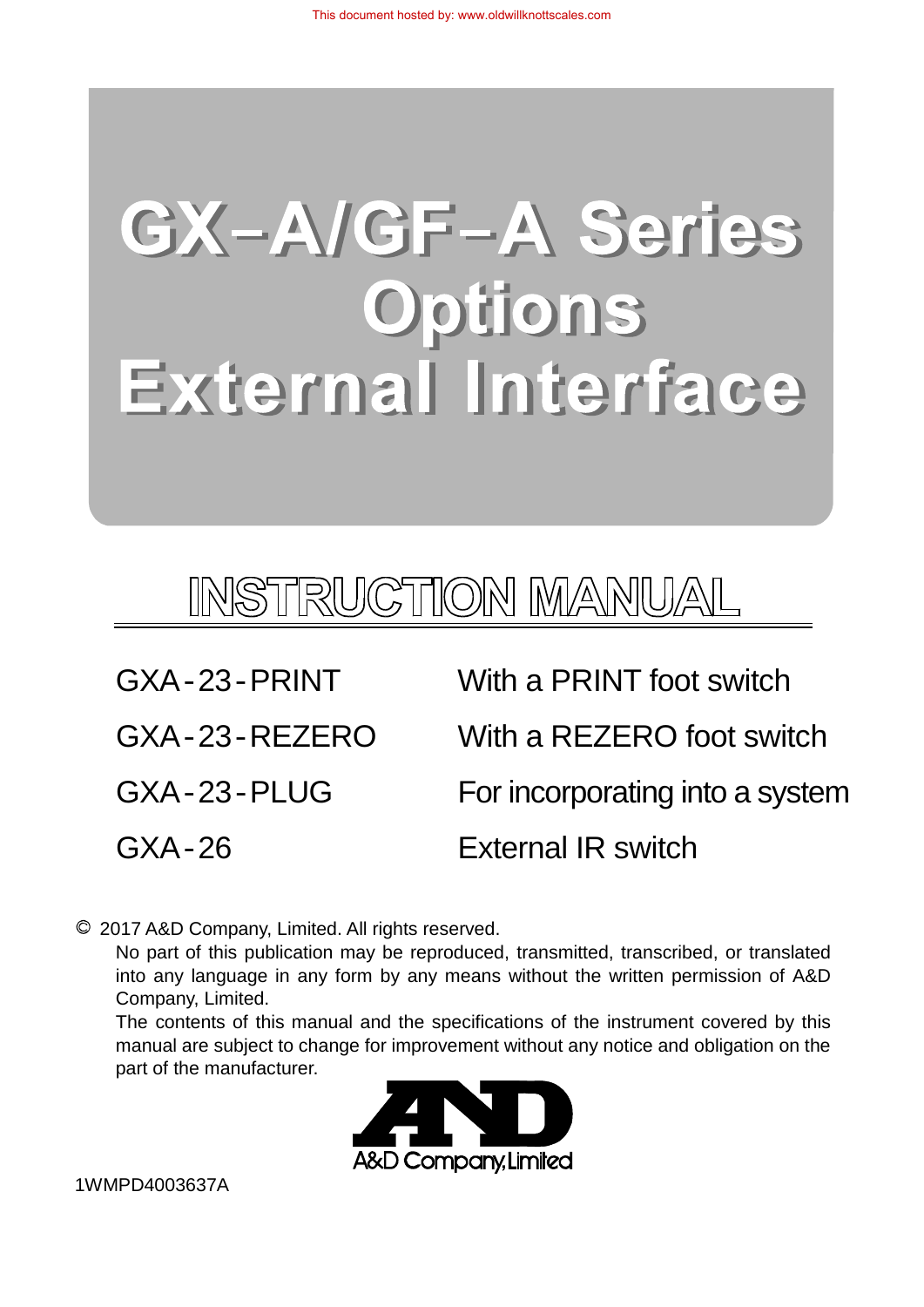### 1. Introduction

This manual describes how to use the GXA-23 and GXA-26 optional interfaces for the GX-A and GF-A series balances and how to get the most out of them in terms of performance. Read this manual thoroughly before using the options and keep it at hand for future reference.

### 2. Components

The GXA-23 (three types are available) and the GXA-26 each consists of an option board and either a switch or a plug. The switch or the plug can be used to operate the balance in the same way as the  $\boxed{\text{PRINT}}$  key or the  $\boxed{\text{RE-ZERO}}$  key located on the balance. Depending on the board type, a dedicated foot switch, an external contact input terminal (terminal for actual wiring) or an external IR switch is provided as shown in the table below:

| Type          | Components                          |                 | Quantity |
|---------------|-------------------------------------|-----------------|----------|
| GXA-23-PRINT  | Option board                        |                 |          |
|               | Foot switch                         | AX-SW137-PRINT  |          |
| GXA-23-REZERO | Option board                        |                 |          |
|               | Foot switch                         | AX-SW137-REZERO |          |
| GXA-23-PLUG   | Option board                        |                 |          |
|               | $\varphi$ 3.5 mm 3-pole stereo plug |                 | 3        |
| <b>GXA-26</b> | Option board                        |                 |          |
|               | External IR (touchless) switch      |                 |          |





Foot switch (PRINT)/Black Foot switch (REZERO)/Red External IR switch





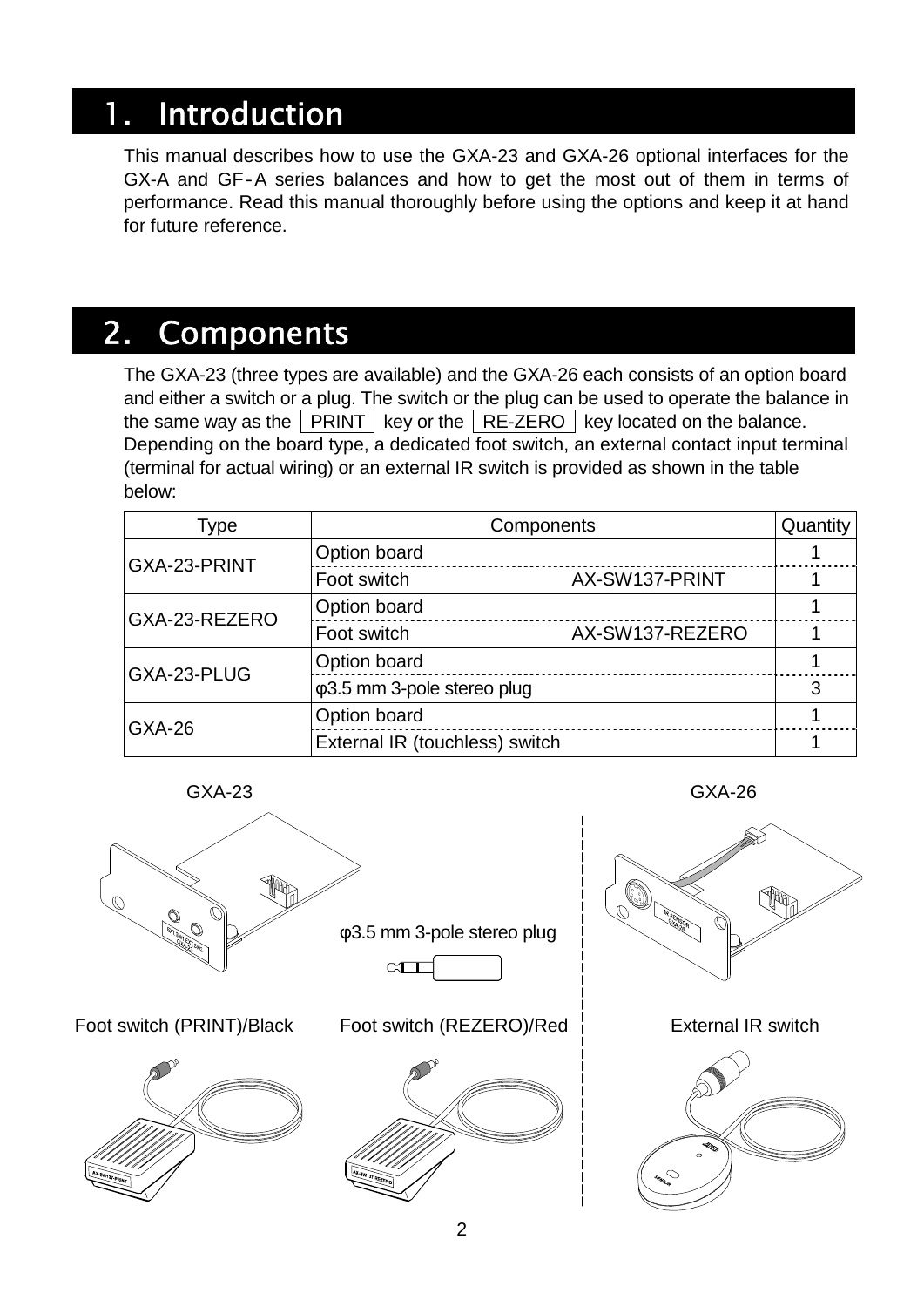## 3. Installing the Option Board

Step 1. Remove the two screws, and then remove the option panel from the rear of the balance.

- Step 2. Peel off the connector that is secured to the panel with double-sided tape and insert it into the socket on the option board.
- Step 3. Attach the option board to the balance. Secure the board with the two screws removed in step 1.



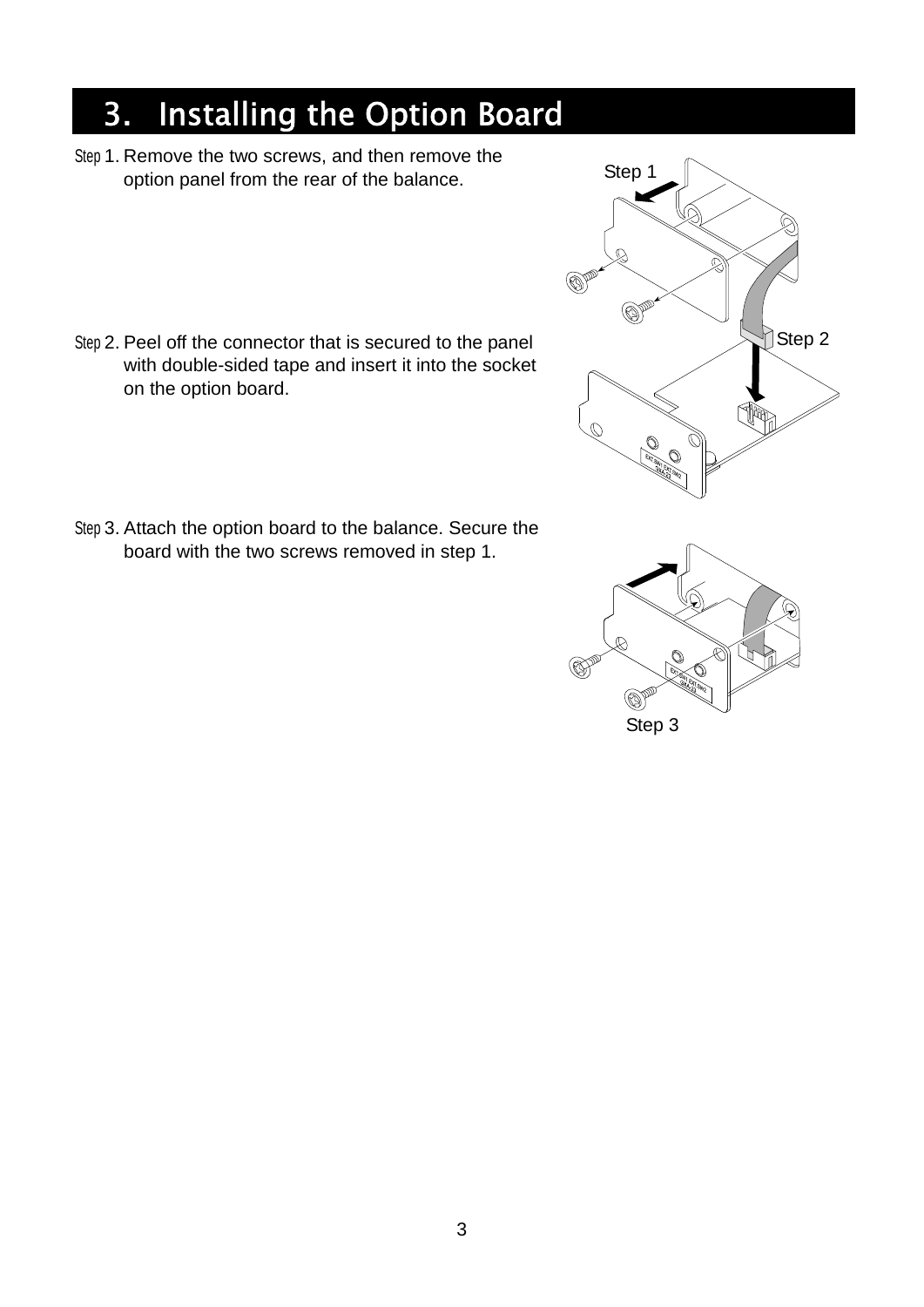### 4. How to Use the GXA-23

### 4.1. GXA-23-PRINT and GXA-23-REZERO

Connect the plug of the foot switch to either jack on the option board panel.

Connecting the plug of the PRINT foot switch enables the switch to perform in the same way as the  $|$  PRINT  $|$  key. Connecting the plug of the REZERO foot switch enables the switch to perform in the same way as the  $R$ E-ZERO key.

- $\Box$  Either of the jacks can be used because the wiring inside the plug determines the function.
- $\Box$  The balance function setting is not used.

### 4.2. GXA-23-Plug

External contact input terminal Compatible plug**:** φ3.5 mm 3-pole stereo plug MP-013LC or the equivalent



#### **External contact input circuit Pin assignments**



| Pin No. |              | <b>Description</b>     |
|---------|--------------|------------------------|
|         | GND          |                        |
|         | RE-ZERO      | External contact input |
|         | <b>PRINT</b> | External contact input |

When pin 1 and pin 3 or pin 1 and pin 2 are shorted 100 ms or longer, the switch can operate the balance in the same way as the balance  $\sqrt{PRINT}$  key or the  $\sqrt{RE-ZERO}$  key, respectively.

AX-SW137-PRINT or AX-SW137-REZERO (optional foot switches sold separately) can be used.

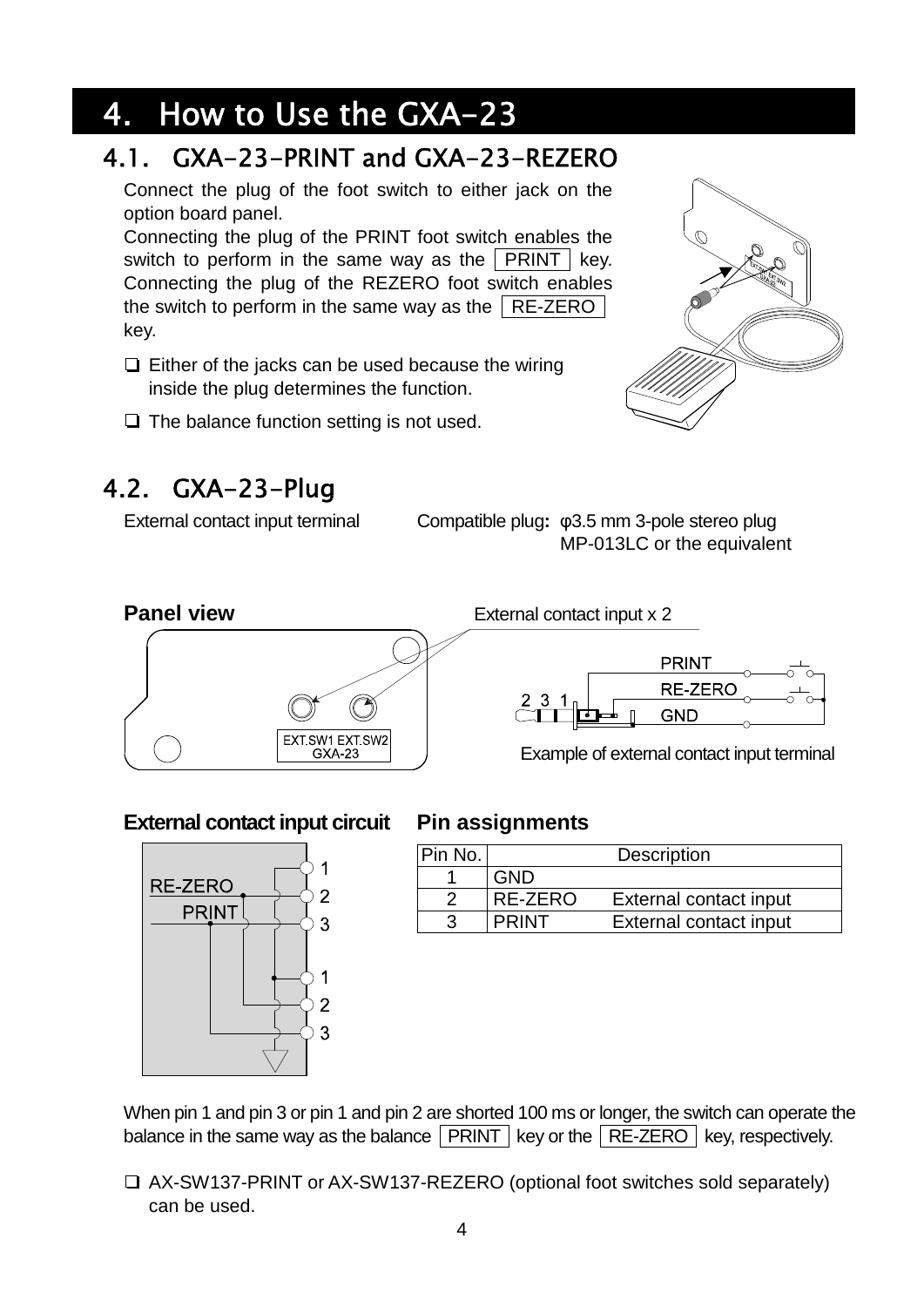### 5. How to Use the GXA-26

Step 1. Connect the plug of the external IR (touchless) switch to the jack on the option board panel. When the connection is completed properly, the LED on the external IR switch illuminates.



External IR (touchless) switch

Step 2. Move your hand close to the sensor on the external IR switch to operate the balance in the same way as the  $\boxed{\text{PRINT}}$  key or the  $\boxed{\text{RE-ZERO}}$  key located on the balance. The PRINT or RE-ZERO key function can be assigned to the external IR switch in the balance function setting.



 $\Box$  Place your hand about 5 cm above the sensor to activate the external IR switch.

#### **Function table when the external IR (touchless) switch is connected**

| <b>Class</b>                       | Item                             |                | Parameter   Description                                                    |
|------------------------------------|----------------------------------|----------------|----------------------------------------------------------------------------|
| EX 5W<br><b>External IR switch</b> | $E - 5$<br>Function<br>selection | $\blacksquare$ | RE-ZERO   key<br>Assigns the function of the balance   RE-ZERO   key.      |
|                                    |                                  |                | <b>PRINT</b><br>kev<br>Assigns the function of the balance   PRINT<br>kev. |
| ■ Factory setting                  |                                  |                |                                                                            |

- $\Box$  The sensitivity of the external IR switch can be changed in the balance function setting.
- $\Box$  The balance function setting procedure will be explained on the following pages.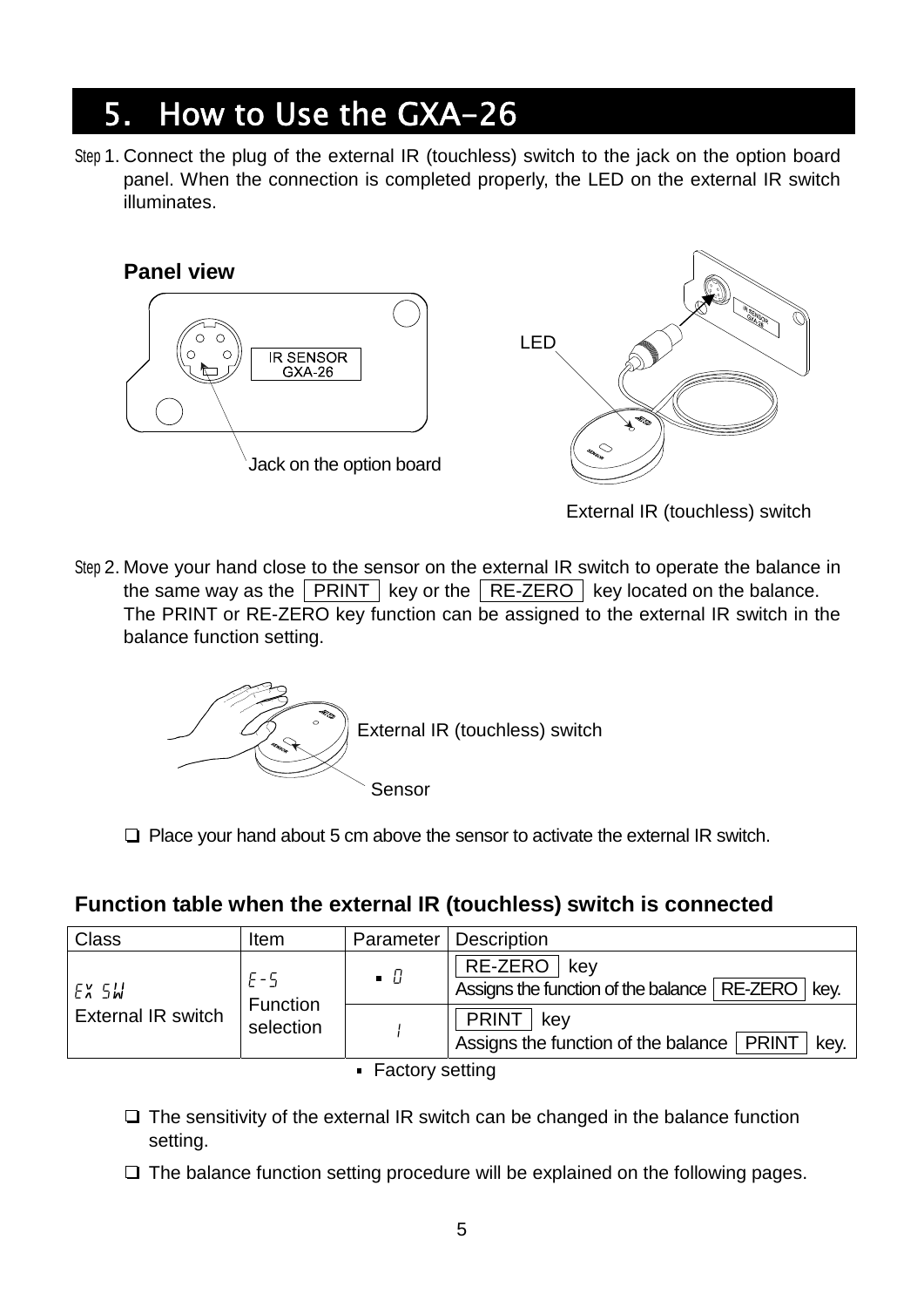Step 3 The function table stores parameters that specify how to operate the balance, and it is used to mointor or update those parameters.

In the function setting, assign the PRINT or RE-ZERO key function to the external IR switch. The parameter that is set is stored in memory even if the AC adapter is removed and is retained until updated.

The function table menu consists of two layers as shown in the diagram below. The first layer is the "Class" and the second layer is the "Item". Each item stores a "parameter". The last displayed parameter is in effect. After the  $|$  PRINT  $|$  key is pressed, these updated parameters are applied to operations of the balance.

#### **Example of settings and menu structure**



Example: Set the function of the external IR switch to "PRINT."

**Note: The balance may not function properly depending on the settings and the operating environment. Be sure to set parameters correctly.**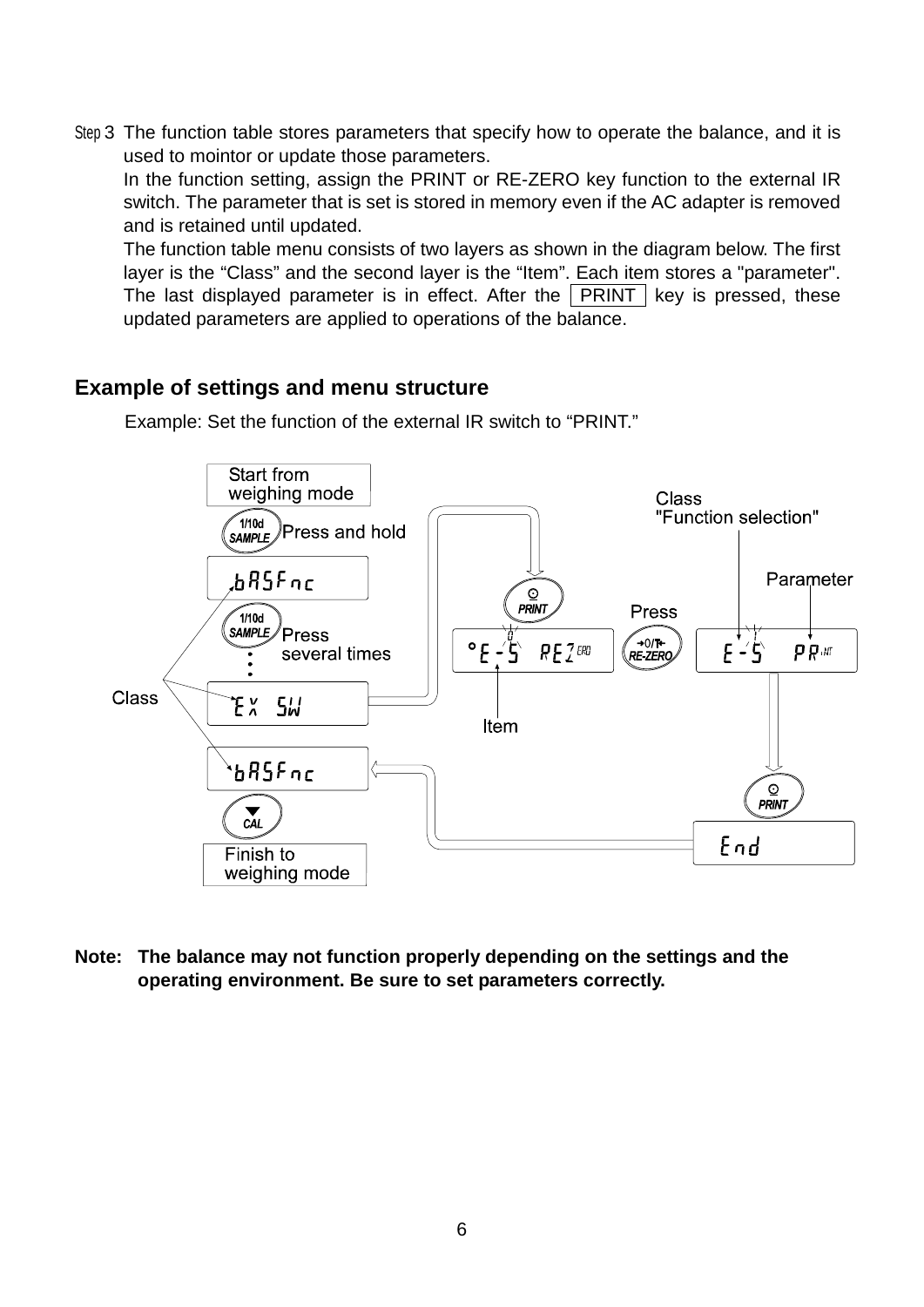### **Function table display and operation keys**

| ۱o                             | The o indicates that the parameter displayed is in effect.                                                                                                               |
|--------------------------------|--------------------------------------------------------------------------------------------------------------------------------------------------------------------------|
| 1/10d<br><b>SAMPLE</b>         | Enters the function table when pressed and held in the weighing mode.<br>Selects the class or item in the function table.                                                |
| $\rightarrow$ 0/1 $\leftarrow$ | Changes the parameter.                                                                                                                                                   |
| <u>©</u><br>PRINT              | Moves to an item in the class.<br>Stores the new parameter and displays the next class.                                                                                  |
|                                | Cancels the new parameter and displays the next class when an item is displayed.<br>Exits the function table and returns to the weighing mode when a class is displayed. |

#### **Function table**

#### **Note: Functions available vary with the balance model.**

| <b>Class</b>                                    | Item                              | Parameter                                                 |             | <b>Description</b>                                               |
|-------------------------------------------------|-----------------------------------|-----------------------------------------------------------|-------------|------------------------------------------------------------------|
| bRSFnc                                          |                                   |                                                           |             |                                                                  |
| Environment                                     |                                   |                                                           |             |                                                                  |
| <b>Display</b>                                  |                                   |                                                           |             |                                                                  |
| <i>EL Rad</i>                                   |                                   |                                                           |             |                                                                  |
| Clock adjustment                                |                                   |                                                           |             |                                                                  |
| $LP$ $Fnc$                                      |                                   |                                                           |             |                                                                  |
| Comparator                                      |                                   | Refer to the GX-A/GX-F series balance instruction manual. |             |                                                                  |
|                                                 |                                   |                                                           |             |                                                                  |
| PRSS Wd                                         |                                   |                                                           |             |                                                                  |
| Password lock                                   |                                   |                                                           |             |                                                                  |
| Ruto [RL                                        |                                   |                                                           |             |                                                                  |
| Automatic calibration                           |                                   |                                                           |             |                                                                  |
| $EX$ $5W$<br><b>External IR switch</b>          | $E - 5$<br>Function<br>selection  | $\blacksquare$                                            |             | <b>REZERO</b><br>(Same function as the<br><b>RE-ZERO</b><br>key) |
|                                                 |                                   | I                                                         | $P$ $P$ $M$ | (Same function as the $\mid$ PRINT<br>key)                       |
|                                                 | 5En5<br>Sensitivity<br>adjustment | Ū                                                         |             | Sets the external IR switch sensitivity to HI.                   |
|                                                 |                                   | . 1                                                       |             | Sets the external IR switch sensitivity to MID.                  |
|                                                 |                                   | 2                                                         |             | Sets the external IR switch sensitivity to LOW.                  |
| $[5 \n m*$                                      |                                   | Refer to the GX-A/GX-F series balance instruction manual. |             |                                                                  |
|                                                 | Internal mass value correction    |                                                           |             |                                                                  |
| * Only for the GX-A series<br>• Factory setting |                                   |                                                           |             |                                                                  |

 $\Box$  The external IR switch sensitivity adjustment function is available for balances with software version P-1.200 or later.